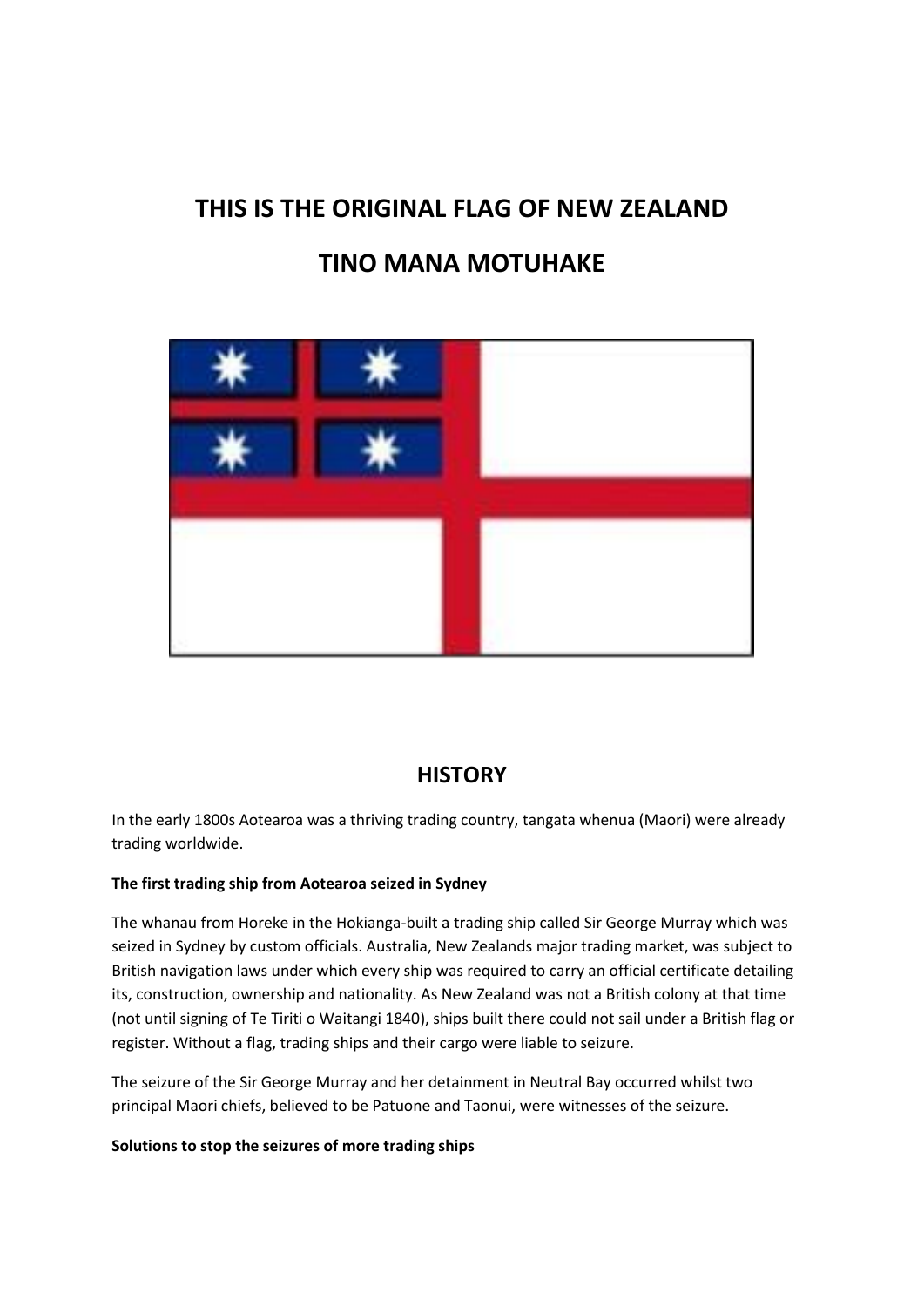After the seizure of Sir George Murray ship the people of Aotearoa and the British residents needed to find a solution to resolve the problem.

In 1831, 13 northern chiefs, assisted by missionary William Yate sent a letter to King William IV requesting his protection from the lawlessness of, whalers and unruly settlers, that was present at the time. As a result James Busby was appointed as British Resident in New Zealand.

Upon arriving in the Bay of Islands in 1833 to take up the position of British Resident, James Busby learned almost immediately about the seizure, Busby wrote to the Colonial Secretary in New South Wales suggesting that a flag be adopted to represent the Sovereign Nation of Aotearoa

Busby also saw the flag as a way of encouraging Tangata Whenua chiefs to work together. The Australian authorities agreed whole heartedly with Busbys proposal for a flag.

### **The selection of United Tribes Flag**

Busby called together 34 northern chiefs to vote for a national flag. Three options were presented, which had been organised by missionary Henry Williams. On 20 March 1834, at Waitangi.

#### **The selection and voting of Te Whakaputunga Kara**

Thirty four chiefs gathered at Waitangi to choose a flag to represent Tangata Whenua O Aotearoa. A number of missionaries, settlers and the commanders of 10 British and 3 American ships were also in attendance at the occasion.

On the 20th March 1834, the occasion was described in illuminating detail by, William Marshall, (Surgeon on the vessel 'HMS Alligator') which brought three alternative designs from Sydney for the Rangatira (Chiefs) to choose from; 'The great body of the Rangatira' assembled in a large square tent. This was divided into two lesser squares by a barricade across the centre and the Tangata Whenua (the thirty heads of tribes selected) were called out of one square into the other, according to their respective ranks, and to no small discontent of the excluded. After a speech by, Mr. James Busby, the three pattern flags were displayed and the votes of the electors taken down in writing by Hongi. The one finally chosen was a White Flag with a St. George's Cross and in the upper corner on the left hand side, a Blue Field with a Red Cross and Four White Stars. Twelve votes having been obtained for it, ten for the next, and six only for the third, two of the head men declined voting. In this manner the 'First National Flag' was chosen. Its subsequent recognition by the British Crown pleased the trade conscious gathering of 'Rangatira'. Acceptance of this flag became, in Tangata Whenua (Māori) understanding, the recognition of the 'Mana' of Aotearoa (NZ). The flag was flown in Waitangi 1834 to 1840

#### **From the vote to the acceptance of the Kara**

Busby declared the chosen flag the official flag of Aotearoa and this was celebrated with a 21 gun salute from the HMS Alligator, and as important, Gazetted in New South Wales,  $17<sup>th</sup>$  August 1835.

The new flag of Governor Bourkes design was then sent back to New South Wales for passage to King William IV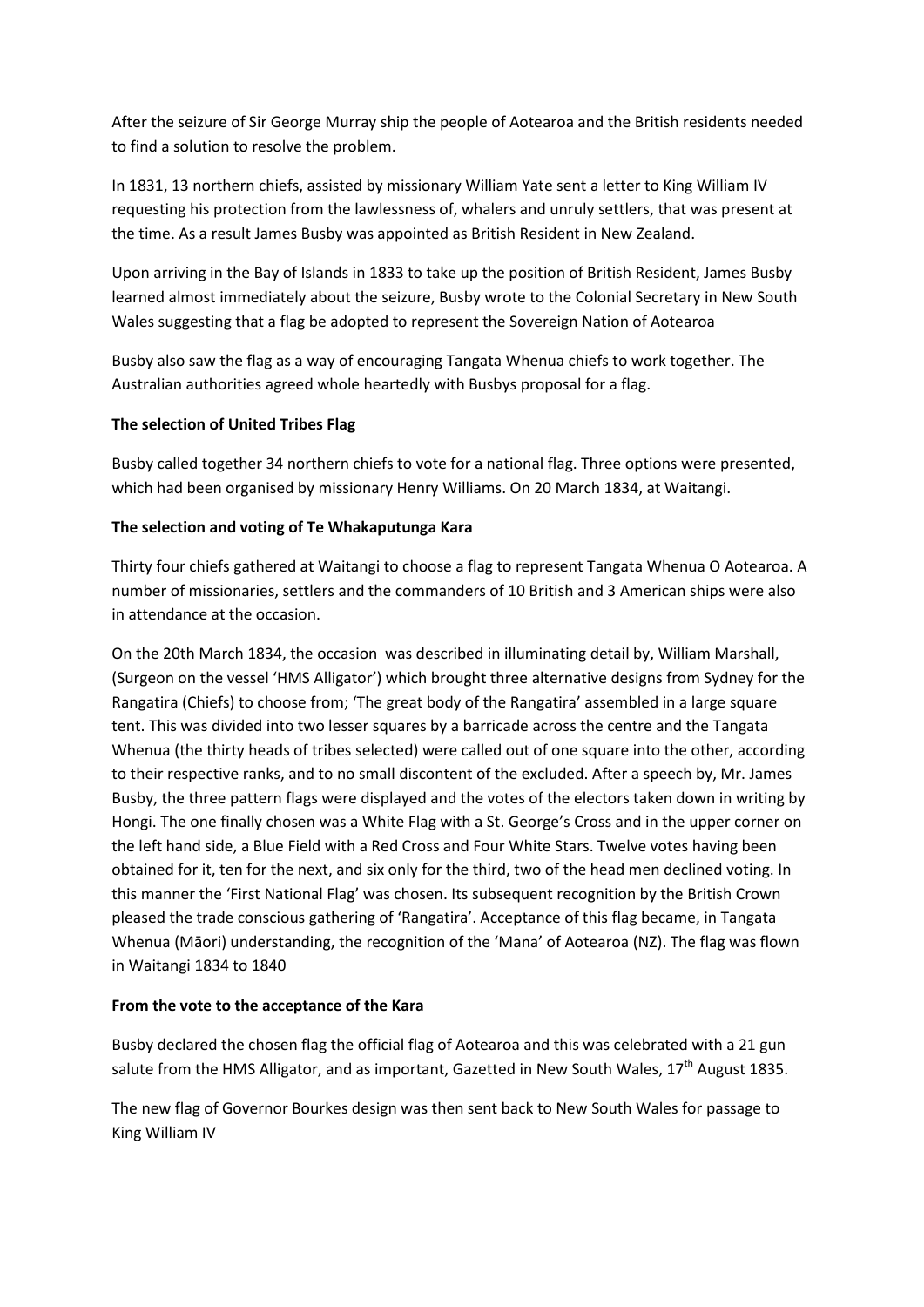The king approved the flag, and a drawing of it was circulated internationally with instructions to recognise it as the New Zealand Flag.

**The voted flag was gazetted in the Colonial Secretary Office 17th August 1835 Sydney**

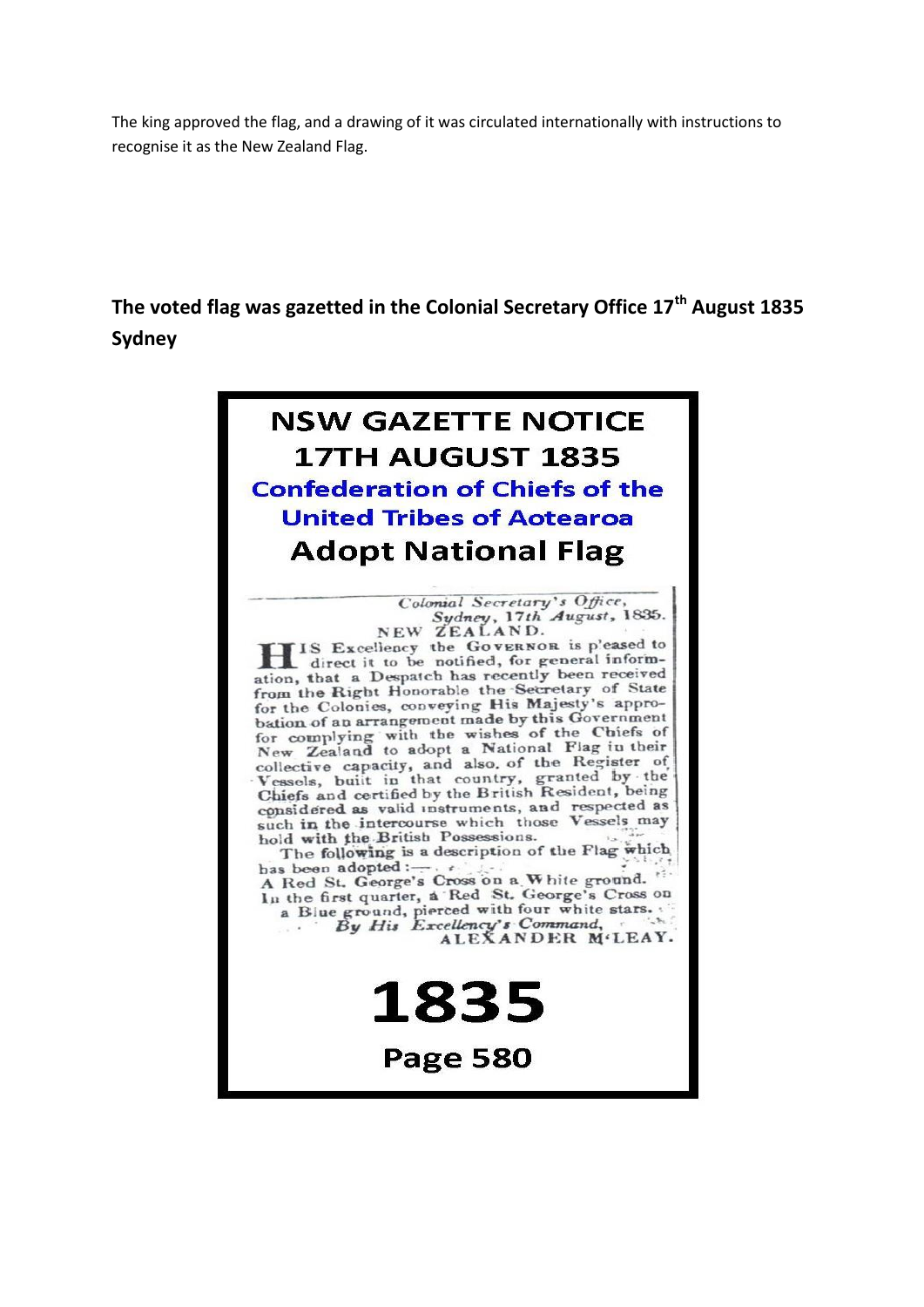#### **The Insight of the chosen flag from Tangata Whenua O Aotearoa**

**The symbolic meaning of the flag.** This visual symbolism is depicted in the Tangata Whenua (Māori) Rangatira (Chiefs) choice of the flag design to represent their Sovereign Nationhood.

#### **The Colours**

The Four Colours of the Flag, White, Red, Blue and Black all have deep traditional and spiritual meaning for Tangata Whenua.

**Ma White** - White is the symbol of light, clarity, pure essence, consciousness. White is the realm of 'Tane Nui a Rangi'- (the supreme guardian of the sky) whose light illuminates the pure essence of all life forms; (Mana Atua)

**Whero Red** - Red is the colour of blood, the life force for our physical existence, a surging life force, the colour of 'Aroha' (Love) and intense emotion. Red is usually seen as the colour of the sky at the rising of the sun and the setting of the sun.

Also used by orators to signify the beginning and end of life. Red is also the colour of Kōkōwai (Red clay used in dyeing) or a symbol of Papatuanuku (Earth Mother). The Rangatira insisted on the inclusion of this colour; (Mana Rangatira)

**Kahurangi Blue** - Blue is prominent in oratory and is also very significant spiritually. This blue colour is different to kikorangi (sky blue). The deep Kahurangi (Ocean) blue was used. Tangata Whenua are strongly attuned to the natural world around them, so the colour blue reflected by the ocean and the sky would have been appreciated by the Rangatira. Indeed they knew intimately the different 'Moods' of both ocean and sky. The Rangatira and their ancestors knew the Pacific Ocean as 'Te Moana Nui a Kiwa' so having this symbol representing the seas included in the flag would have been appropriate and approved by the Rangatira. (Mana Moana)

**Mangu Black** - Black is not seen as a negative in the sense of bad. To Tangata Whenua death is not final but indeed a return to the 'Kainga Tawhito' (the Original Home, the Realm of Spirit). Black is the symbol of 'Te Po' (the night, the dark, the unseen, the invisible). It is considered the realm of 'Hine Nui Te Po' (the female guardian of the night, caretaker of all that dwells beneath the conscious awareness). 'Te Po' describes the many phases before consciousness; The word for water is 'Wai'; it also means Song and Spirit. The Sky was also likened to an ocean and spiritual 'Waka' (vessels) traversed those realms beyond 'Te Rangi Tu Haha' (this planet). "Te Waka O Rereti" is one such vessel; (Mana Wairua, Mana Tangata and Mana Whenua)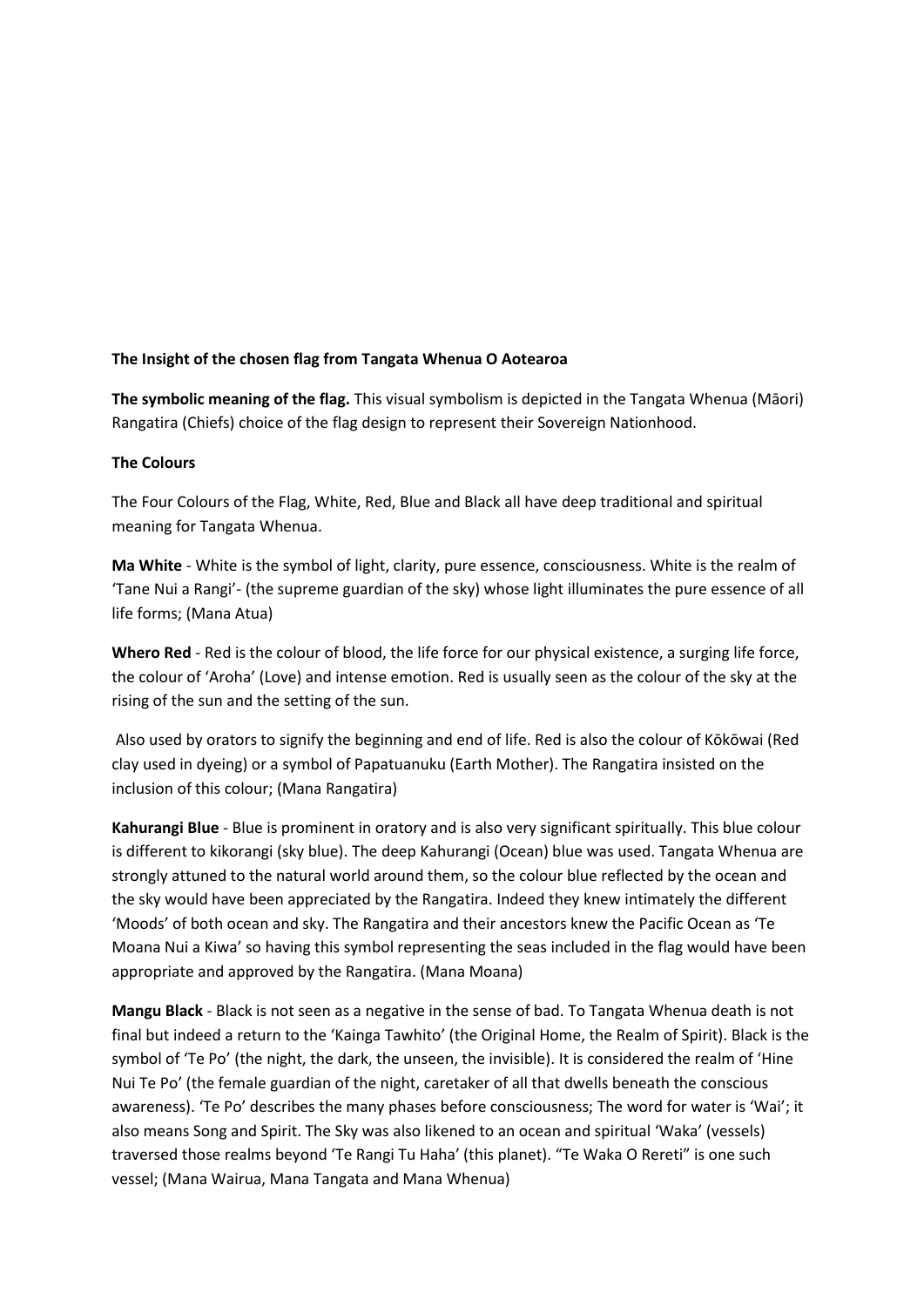#### **The signs on the Kara**

**The St. George Cross;** The story of St. George would certainly have kindled Tangata Whenua's interest in him as a 'Toa' (Warrior) and the 'Taniwha' (Dragon - Supernatural creature usually a Guardian). St. George's valour and empathy with the Rangatira would have been admired, in that Rangatira insisted on its inclusion, indicates the importance of this symbol representing the on-going battle between good and evil.



**Black Fimbriation;** refers to the use of the black lines that border the smaller Red Cross. It is suggested that this black fimbriation was not only metaphorically representative as explained above under 'Black' but was also representative of King William IV who was the reigning Monarch of England at the time. This would have been appreciated by the Rangatira and his inclusion would have symbolically reinforced their belief that the English King was the protector of their Nationhood. The original black fimbriation symbolized the 12th century Great Magna Carta (English Law of Liberties), protection from legislative enslavement of English Law and any attempt against our Sovereignty. The original black fimbriation was also symbolic of "Free Black" black freedom of the Indigenous.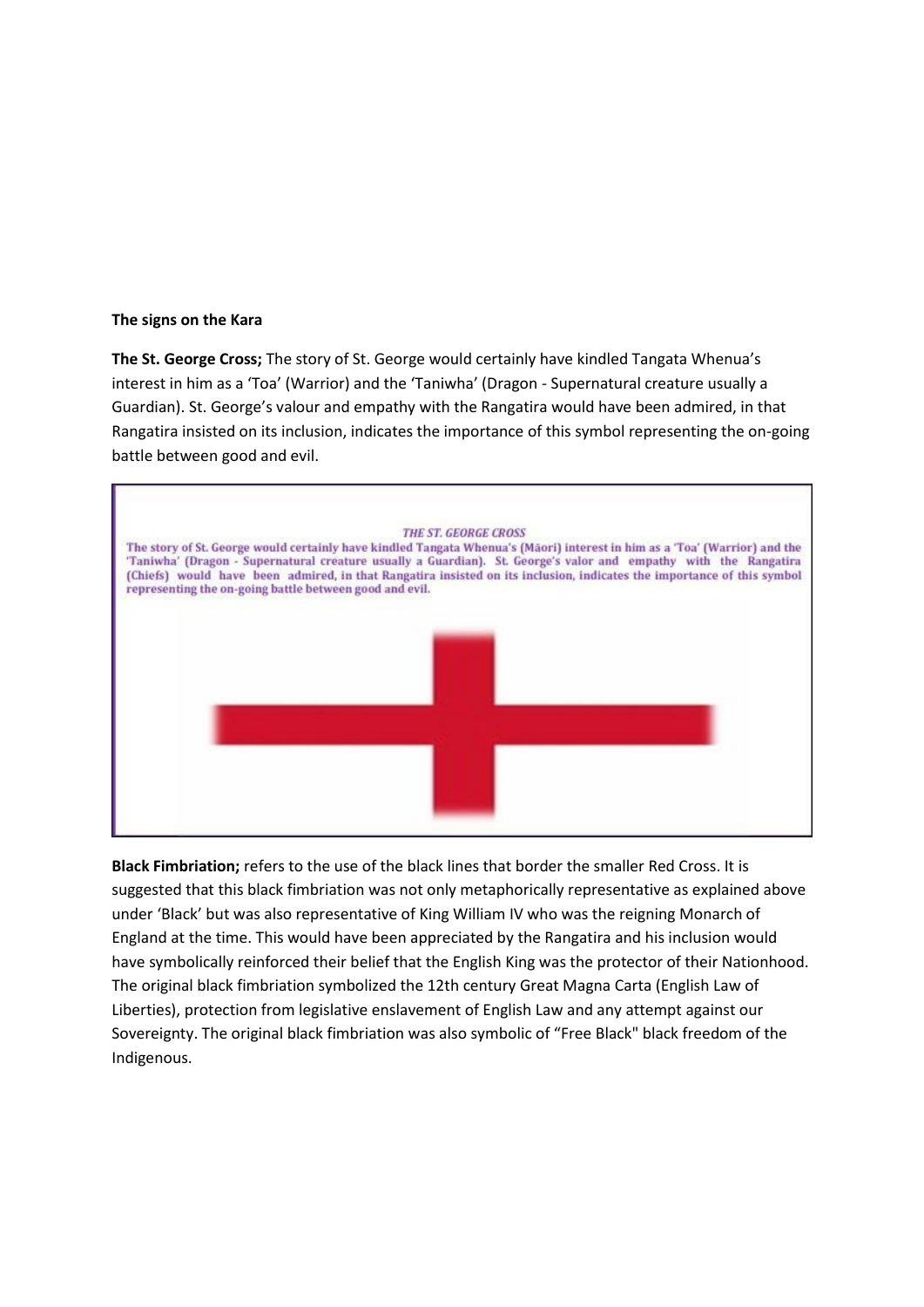

The eight pointed stars reference 'Te Arikitanga o te Ahurewa Tapu' (Absolute Sovereignty) I raro I te maru o "Io Matua Te Kore' (Under the Mantle of the Supreme God)



**The Numbers Two**- To our 'Tupuna', (Ancestors) two was a symbol of a union from which new life emerged 'Ranginui' (the Great Sky Father) and 'Papatuanuku' (Earth Mother), 'Te Ao Marama' (the world of light) and 'Te Po' (the dark). This union (pleasant light) now translated to 'Man'. 'Hi' from 'Hine' meaning (pleasant energy flow) now translated to 'Women'. When 'Ta' and 'Hi' are united they become 'Tahi' (One) and we have unity, balance and harmony.

**Four** - Our 'Tupuna' (Ancestors) recognised that we emerged out of 'Nga Hau E Wha' (the four winds/breath). This became translated as the 'Four Points of the Compass'. 'Te Hau Mai Tawhiti', 'Te Hau Mai Tonga', 'Te Hauauru and Te Hau Marangai'. The Four breaths in fact relate to the Four forces that are required for life to manifest. Science refers to these breaths or forces as gravity, the electro-magnetic, the strong nuclear force and the weak nuclear force. Aitutaki (the Four Stars) represent the 'Southern Cross'. Our Tupuna recognise this constellation as an anchor or aperture,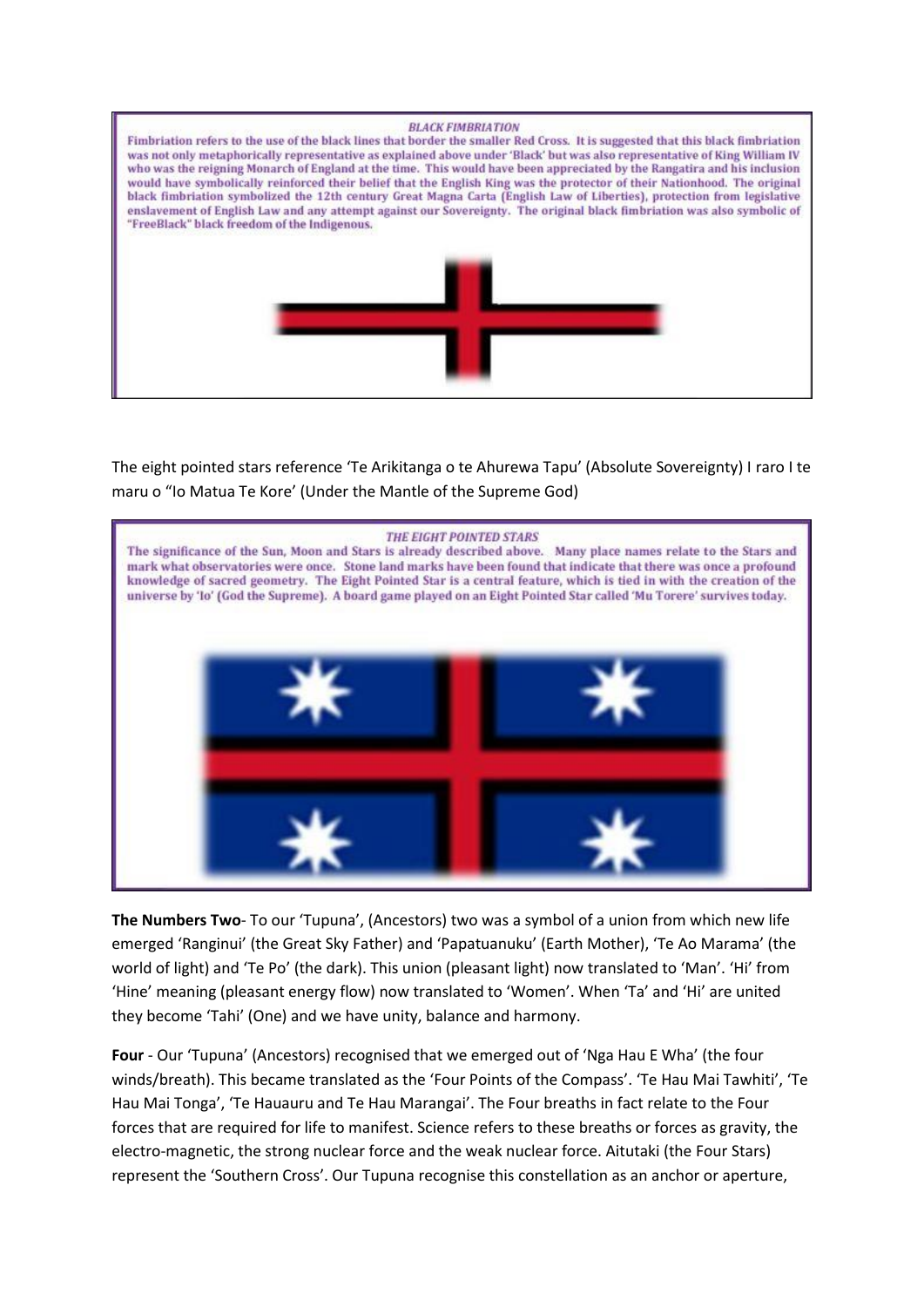perhaps a portal. This fits in with the view of the sky as an ocean as described in the colour blue above.

**Eight** – 'Waru' is 'Eight', it represents a time of transformation when things are changing, and a shakedown is required for us to transition. It also represents 'Te Ao Hurihuri' (the Developing World), Karite Ki Nga Mahi Raranga (the Practices of Fine Art), Te Mahi Kowhaiwhai, Tangi Mai, Tuku Atu (the Art of Giving and Receiving).

## **He Whakaputanga o te Rangatiratanga o Nu Tireni**

The handwritten Declaration consisting of four articles was later printed by a mission printery. It asserted the independence of Nu Tirene (New Zealand) under the rule of the 'United Tribes of New Zealand', which planned to 'meet in Congress' at Waitangi each spring to frame laws.

By 1839, 52 chiefs had signed the declaration, which was acknowledged by the British government. Busby saw it as a significant mark of Māori national identity and believed it would prevent other countries from making formal deals with Māori.

## **Transcript of the Declaration of Independance**

1. KO MATOU, ko nga Tino Rangatira o nga iwi o Nu Tireni i raro mai o Hauraki kua oti nei te huihui i Waitangi i Tokerau i te ra 28 o Oketopa 1835, ka wakaputa i te Rangatiratanga o to matou wenua a ka meatia ka wakaputaia e matou he Wenua Rangatira, kia huaina, Ko te Wakaminenga o nga Hapu o Nu Tireni.

2. Ko te Kingitanga ko te mana i te wenua o te wakaminenga o Nu Tireni ka meatia nei kei nga Tino Rangatira anake i to matou huihuinga, a ka mea hoki e kore e tukua e matou te wakarite ture ki te tahi hunga ke atu, me te tahi Kawanatanga hoki kia meatia i te wenua o te wakaminenga o Nu Tireni, ko nga tangata anake e meatia nei e matou e wakarite ana ki te ritenga o o matou ture e meatia nei matou i to matou huihuinga.

3. Ko matou ko nga tino Rangatira ka mea nei kia huihui ki te runanga ki Waitangi a te Ngahuru i tenei tau i tenei tau ki te wakarite ture kia tika ai te wakawakanga, kia mau pu te rongo kia mutu te he kia tika te hokohoko, a ka mea hoki ki nga tauiwi o runga, kia wakarerea te wawai, kia mahara ai ki te wakaoranga o to matou wenua, a kia uru ratou ki te wakaminenga o Nu Tireni.

4. Ka mea matou kia tuhituhia he pukapuka ki te ritenga o tenei o to matou wakaputanga nei ki te Kingi o Ingarani hei kawe atu i to matou aroha nana hoki i wakaae ki te Kara mo matou. A no te mea ka atawai matou, ka tiaki i nga pakeha e noho nei i uta, e rere mai ana ki te hokohoko, koia ka mea ai matou ki te Kingi kia waiho hei matua ki a matou i to matou Tamarikitanga kei wakakahoretia to matou Rangatiratanga. KUA WAKAAETIA katoatia e matou i tenei ra i te 28 Oketopa, 1835, ki te aroaro o te Mananui o te Kingi o Ingarani.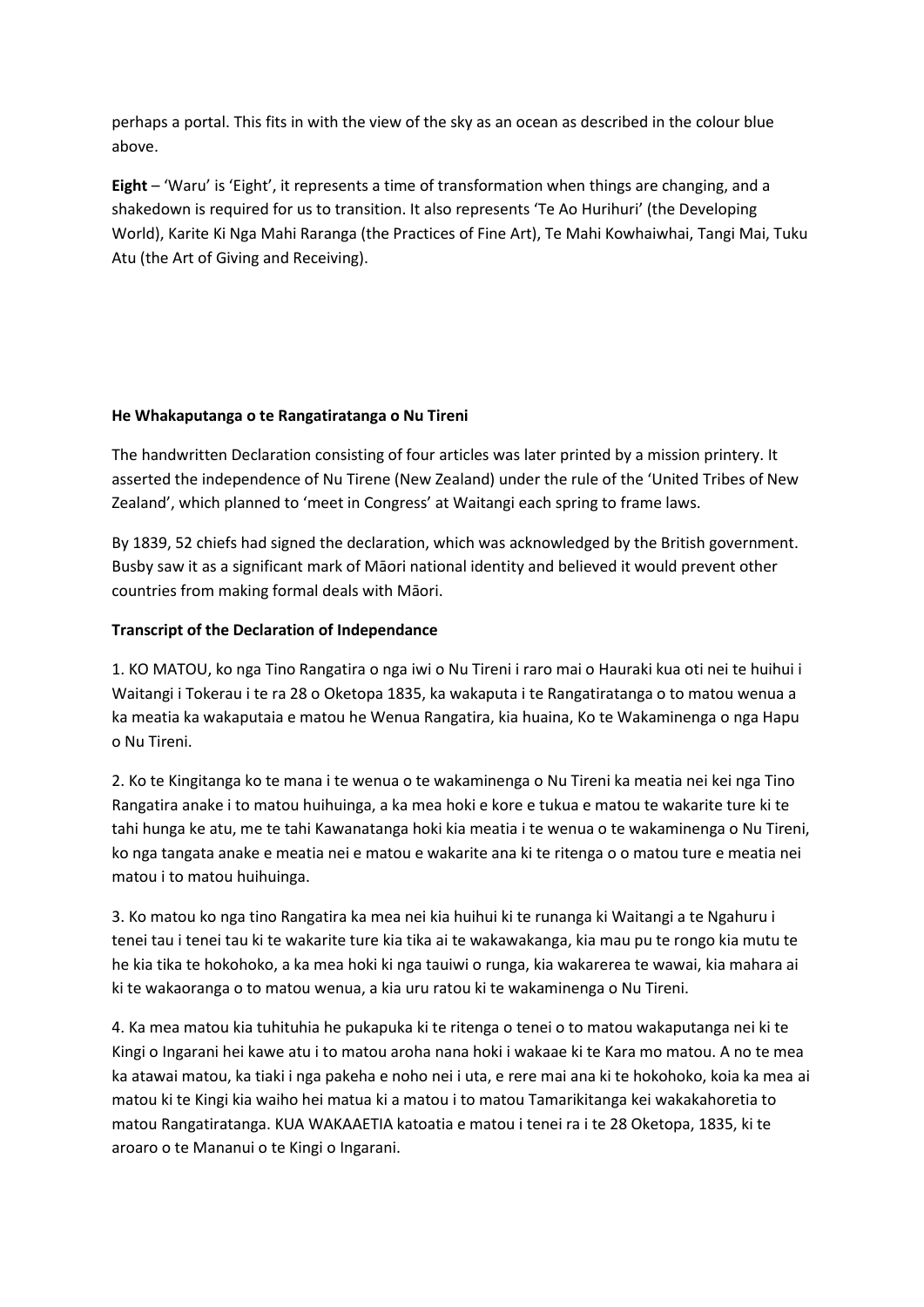Agreed to unanimously on this 28 day of October, 1835, in the presence of His Britannic Majesty's Resident.

(Here follows the signatures or marks of thirty-five Hereditary chiefs or Heads of tribes, which form a fair representation of the tribes of New Zealand from the North Cape to the latitude of the River Thames.) English witnesses: (Signed) Henry Williams, Missionary, C.M.S. George Clarke, C.M.S. James R. Clendon, Merchant.

Gilbert Mair, Merchant.

I certify that the above is a correct copy of the Declaration of the Chiefs, according to the translation of Missionaries who have resided ten years and upwards in the country; and it is transmitted to His Most Gracious Majesty the King of England, at the unanimous request of the chiefs.

(Signed) JAMES BUSBY, British Resident at New Zealand.

# **THE DECLARATION OF INDEPENDENCE**



## **Te Hui O Te Wakaminenga O Nga Hapu O Nu Terini**

We, the hereditary chiefs and heads of the tribes of the Northern parts of New Zealand, being assembled at Waitangi, in the Bay of Islands, on the 28th day of October, 1835, Declare the Independence of our country, which is hereby CONSTITUTED and declared to be an Independent State, under the designation of the United Tribes of Aotearoa.